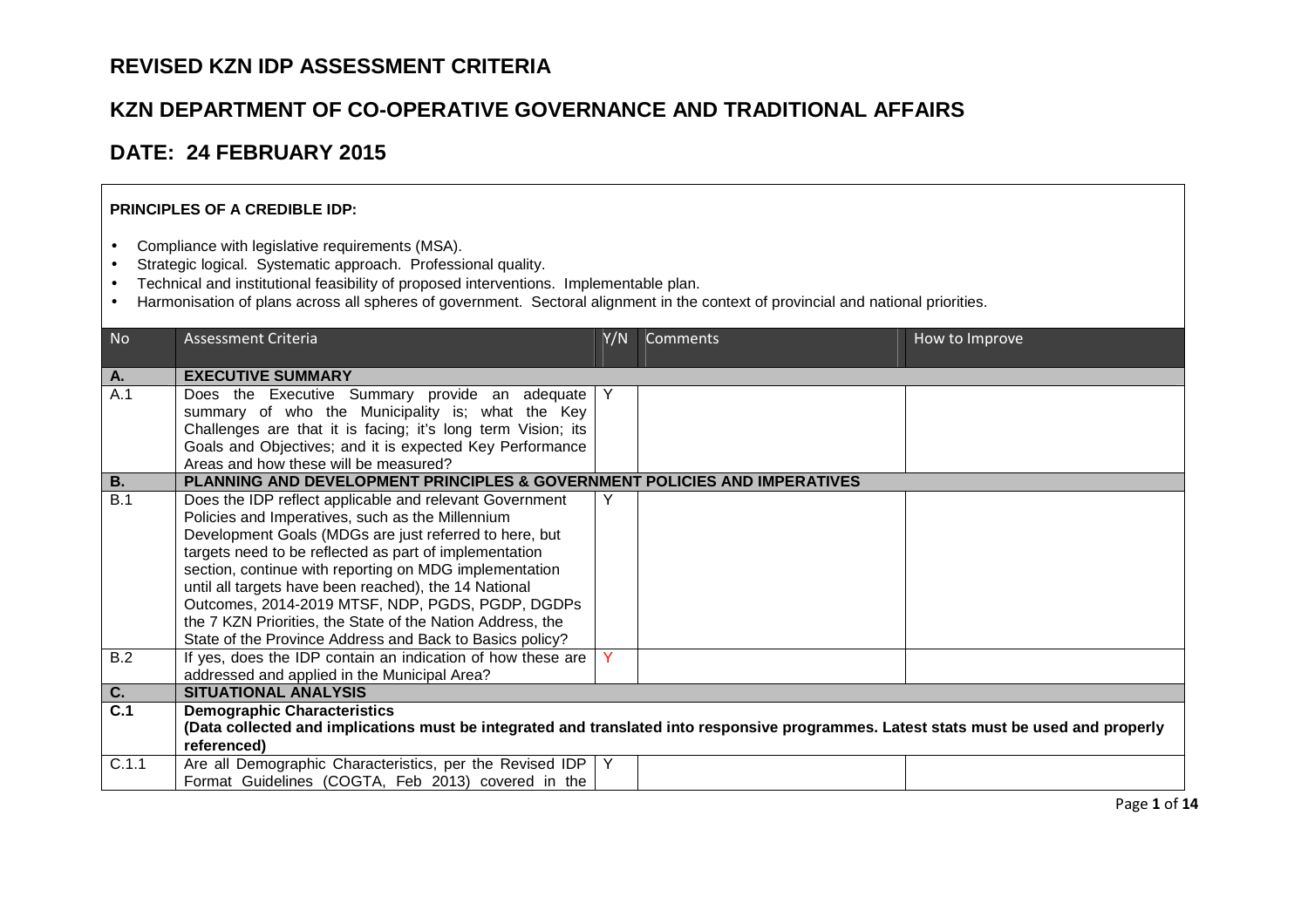|       | <b>Situational Analysis?</b>                                                    |                         |                      |                                     |
|-------|---------------------------------------------------------------------------------|-------------------------|----------------------|-------------------------------------|
| C.1.2 | Are the Municipality's<br>Demographic characteristics,                          | $\overline{Y}$          |                      |                                     |
|       | including spatial distribution of population, graphically                       |                         |                      |                                     |
|       | presented through graphs and maps?                                              |                         |                      |                                     |
| C.1.3 | Are official data sources used in the situational analysis?                     | Y                       |                      |                                     |
|       | Are they the most up-to-date (Census 2011)?                                     |                         |                      |                                     |
| C.1.4 | Are Key Findings presented at the end of this section?                          | Y                       |                      |                                     |
| C.2   | Cross cutting issues (including Spatial, Environmental and Disaster Management) |                         |                      |                                     |
| C.2.1 | Does the Situational Analysis cover all required Spatial,                       |                         |                      |                                     |
|       | Environmental, Agricultural and Disaster Management                             |                         |                      |                                     |
|       | aspects as per the recommended Table of Contents for the                        |                         |                      |                                     |
|       | Situational Analysis, as presented as an example in the                         |                         |                      |                                     |
|       | Revised IDP Format Guidelines (COGTA, Feb 2013)?                                |                         |                      |                                     |
| C.2.2 | Is there a summarized analysis of the natural environment                       | Y                       |                      |                                     |
|       | (suitable land for agriculture, biodiversity, hydrology, air                    |                         |                      |                                     |
|       | quality, coastal issues and climate change) in the IDP?                         |                         |                      |                                     |
| C.2.3 | Are existing human settlements, nodes and towns indicated                       | Y                       |                      |                                     |
|       | via maps in the IDP?                                                            |                         |                      |                                     |
| C.2.4 | Are settlement corridors indicated via maps in the IDP?                         | Υ                       |                      |                                     |
| C.2.5 | Is there a Spatial & Environmental SWOT Analysis?                               | Υ                       |                      |                                     |
| C.2.6 | Is there a Disaster Management SWOT Analysis?                                   | Y                       |                      |                                     |
| C.3   | KPA: Municipal Transformation & Institutional Development                       |                         |                      |                                     |
| C.3.1 | Is there a Human Resources Strategy or Plan, that is                            |                         |                      |                                     |
|       | adopted and implemented, that aligns to the long-term                           |                         |                      |                                     |
|       | development plans of the municipality as reflected in the                       |                         |                      |                                     |
|       | IDP?                                                                            |                         |                      |                                     |
| C.3.2 | Does the municipality have dedicated human resources for                        | $\overline{\mathsf{N}}$ |                      | Municipality is investigating using |
|       | environmental management?                                                       |                         |                      | DPSS to employ environmental        |
|       |                                                                                 |                         |                      | management personnel                |
| C.3.3 | Does the IDP contain a council approved organisational                          | Y                       |                      |                                     |
|       | structure / organogram that aligns to the long-term                             |                         |                      |                                     |
|       | development plans of the municipality as reflected in the                       |                         |                      |                                     |
|       | IDP, as well as the Powers & Functions of the Municipality?                     |                         |                      |                                     |
|       | If yes, is the vacancy rate indicated?                                          |                         |                      |                                     |
| C.3.4 | Are all critical posts filled (MM & Section 56 posts <sup>1</sup> ) and         | Y                       | All posts are filled |                                     |
|       | what is the progress with appointments where critical posts                     |                         |                      |                                     |
|       | are vacant?                                                                     |                         |                      |                                     |
| C.3.5 | Does the municipality have the following:                                       | Y                       |                      |                                     |
|       | • A council adopted employment equity plan; and                                 |                         |                      |                                     |

 $^1$  Critical posts are identified in Outcome 9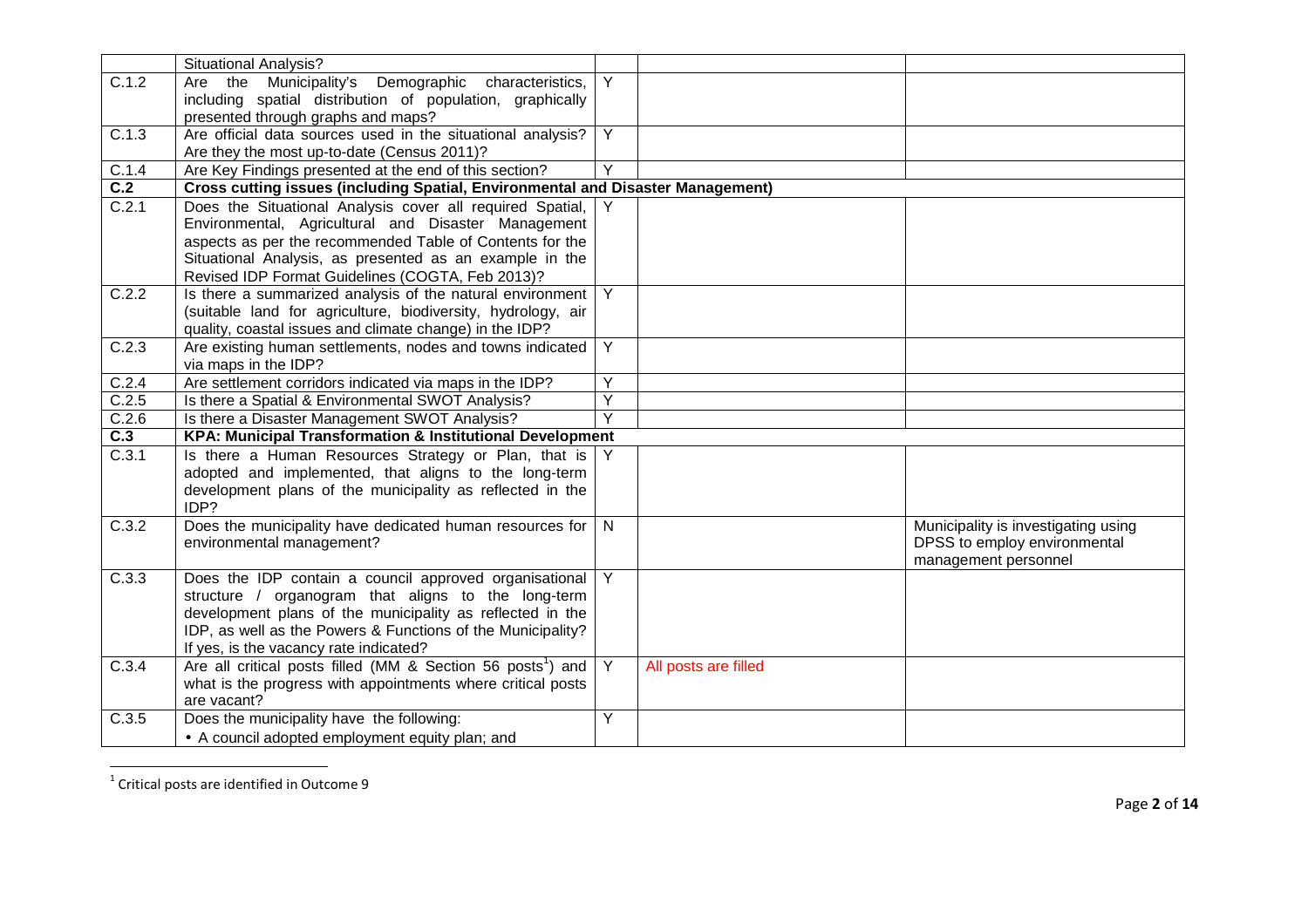|                  | • A council adopted workplace skill plan that responds to<br>the capacity challenges of the municipality |         |                                                                                                                                                                          |                       |                                            |  |
|------------------|----------------------------------------------------------------------------------------------------------|---------|--------------------------------------------------------------------------------------------------------------------------------------------------------------------------|-----------------------|--------------------------------------------|--|
| C.3.6            | $plans?$ <sup>2</sup>                                                                                    |         | If yes to C.3.5, is the Municipality implementing these                                                                                                                  | $\overline{Y}$        |                                            |  |
| C.3.7            | of the progress of its implementation?                                                                   |         | Is an ICT Policy Framework in place and what is the status                                                                                                               | Y                     | Being implemented and reviewed<br>annually |  |
| C.3.8            |                                                                                                          |         | What action plan has been put in place to address the AG<br>concerns? (Audit response must be attached)                                                                  |                       |                                            |  |
| C.3.9            |                                                                                                          |         | Does this section conclude with a Municipal Transformation<br>& Organisational Development SWOT Analysis?                                                                | $\overline{Y}$        |                                            |  |
| $\overline{C.4}$ | <b>KPA: Basic Service Delivery</b>                                                                       |         |                                                                                                                                                                          |                       |                                            |  |
|                  |                                                                                                          | C.4.1.1 | Is the municipality the Water<br>Service Authority (WSA)?                                                                                                                | Y                     |                                            |  |
|                  |                                                                                                          | C.4.1.2 | If Yes to C.4.1.1, when was<br>the WSDP last reviewed?                                                                                                                   | 201<br>$\overline{4}$ |                                            |  |
|                  |                                                                                                          | C.4.1.3 | If Yes to C.4.1.1, is an<br>Operations and Maintenance<br>Plan for water & sanitation in<br>place?                                                                       | $\overline{Y}$        |                                            |  |
| C.4.1            | Water &<br>Sanitation                                                                                    | C.4.1.4 | Does the<br>IDP<br>include<br>a<br>summary (with supporting<br>maps) of the status, backlogs,<br>needs and priorities <sup>3</sup> for water<br>and sanitation services? | $\overline{Y}$        |                                            |  |
|                  |                                                                                                          | C.4.1.5 | the<br>Did<br>municipality<br>CO-<br>ordinate<br>its<br>development<br>with the relevant<br>activities<br>sector<br>departments<br>and<br>service providers?             | Y                     |                                            |  |
| C.4.2            | Solid Waste<br>Management                                                                                | C.4.2.1 | Does the IDP include<br>a<br>summary (with supporting<br>maps) of the status, backlogs,<br>needs and priorities for solid<br>waste collection, removal and<br>disposal?  | Y                     |                                            |  |
|                  |                                                                                                          | C.4.2.2 | Is there an IWMP in place and<br>is it being implemented?                                                                                                                | N                     |                                            |  |
|                  |                                                                                                          | C.4.2.3 | Is the status of land fill sites                                                                                                                                         | $\mathsf{N}$          |                                            |  |

 $^2$  This need to be reflected in detail in the Situational Analysis<br><sup>3</sup> Needs and priorities should include those areas that require rehabilitation, upgrades and augmentation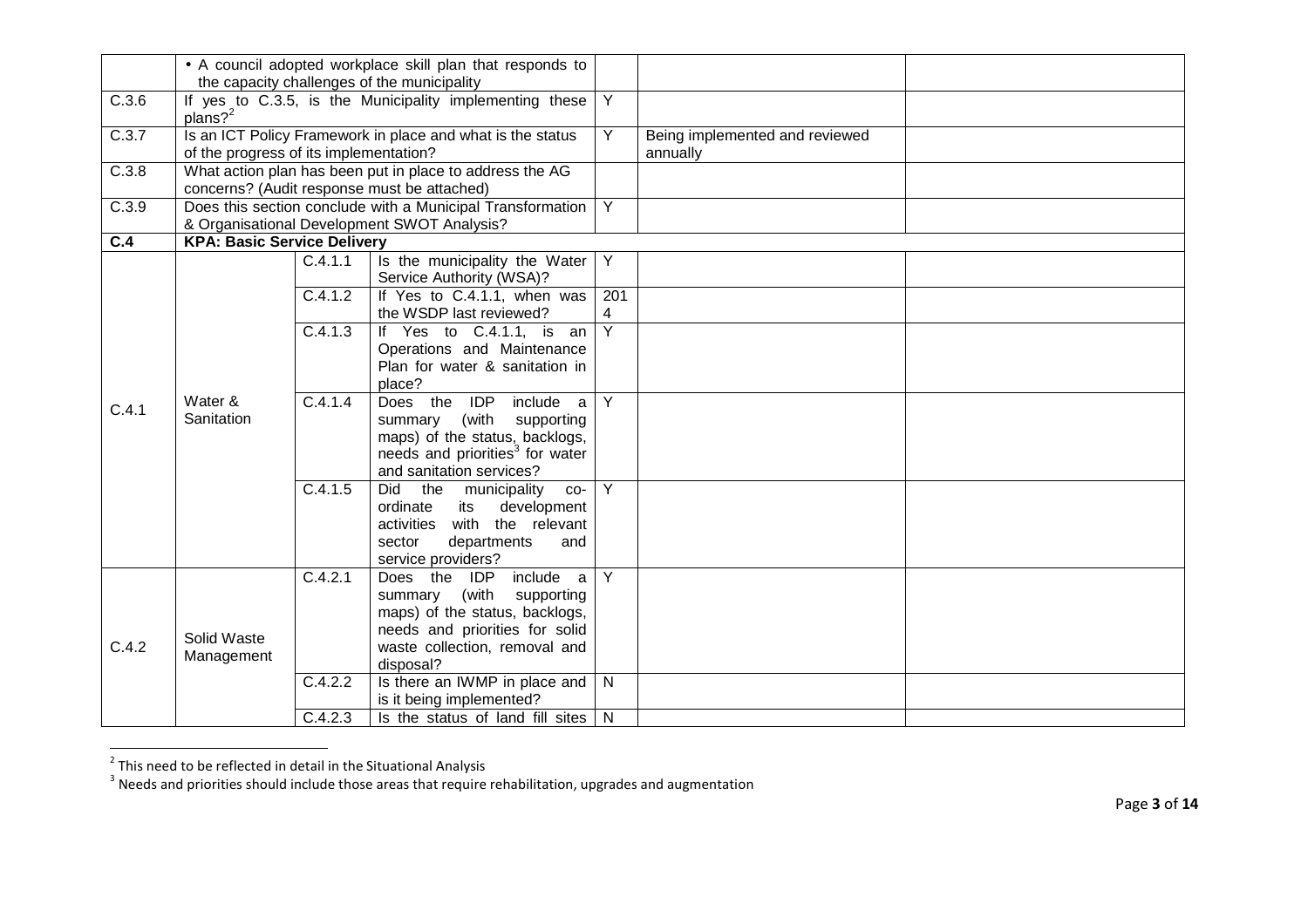|       |                |         | indicated?                                              |                |  |
|-------|----------------|---------|---------------------------------------------------------|----------------|--|
|       |                | C.4.2.4 | Does the municipality have a                            | N              |  |
|       |                |         | system to divert waste from                             |                |  |
|       |                |         | landfills for recycling?                                |                |  |
|       |                | C.4.3.1 | Are<br>and<br>future<br>existing                        | Y              |  |
|       |                |         | infrastructure,<br>transport                            |                |  |
|       |                |         | including status of repairs,                            |                |  |
|       |                |         | such as roads, railways,                                |                |  |
|       |                |         | airfields/airports indicated on                         |                |  |
|       |                |         | legible<br>maps?<br>(Including                          |                |  |
|       |                |         | municipal, provincial<br>and                            |                |  |
|       |                |         | national road maps?)                                    |                |  |
|       |                | C.4.3.2 | Is the institutional responsibility                     | $\overline{Y}$ |  |
|       |                |         | for transport infrastructure as                         |                |  |
|       |                |         | mentioned<br>C.4.3.1<br>in                              |                |  |
|       |                |         | categorised<br>national,<br>as                          |                |  |
|       |                |         | provincial and local on maps?                           |                |  |
| C.4.3 | Transportation | C.4.3.3 | Is there a plan in place for the                        |                |  |
|       | Infrastructure |         | provision of new roads and<br>facilities, as well as an |                |  |
|       |                |         | Operational and Maintenance                             |                |  |
|       |                |         | Plan for existing and new                               |                |  |
|       |                |         | roads and public transport                              |                |  |
|       |                |         | facilities?                                             |                |  |
|       |                | C.4.3.4 | Does the IDP Situational                                | $\overline{Y}$ |  |
|       |                |         | Analysis reflect via maps                               |                |  |
|       |                |         | critical road, rail and public                          |                |  |
|       |                |         | transport needs and linkages,                           |                |  |
|       |                |         | as well as the status of these                          |                |  |
|       |                |         | (i.e. are they existing but need                        |                |  |
|       |                |         | upgrading, are they non-                                |                |  |
|       |                |         | existent and need to be                                 |                |  |
|       |                |         | developed?)                                             |                |  |
|       |                | C.4.4.1 | the municipality<br>the<br>ls l                         | N              |  |
|       |                |         | Electricity / Energy provider?                          |                |  |
|       |                | C.4.4.2 | If yes to $C.4.4.1$ , has an                            | $\overline{N}$ |  |
|       |                |         | Energy Sector Plan be                                   |                |  |
| C.4.4 | Energy         |         | adopted and is it being<br>implemented?                 |                |  |
|       |                | C.4.4.3 | If yes to $C.4.4.1$ , is an N                           |                |  |
|       |                |         | Operations and Maintenance                              |                |  |
|       |                |         | Plan for electricity / energy in                        |                |  |
|       |                |         |                                                         |                |  |

Page **4** of **14**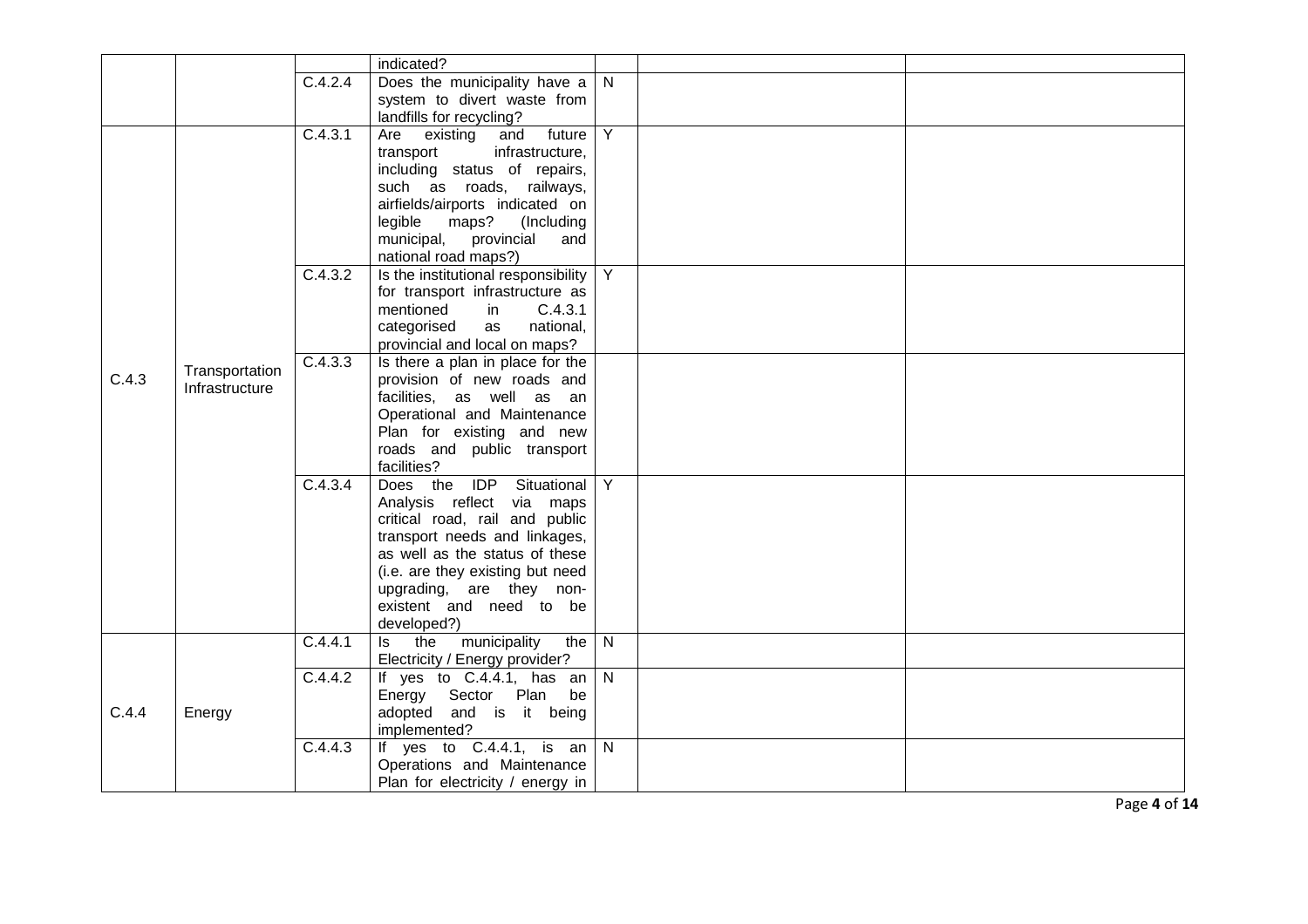|       |                    |         | place?                                     |                |  |
|-------|--------------------|---------|--------------------------------------------|----------------|--|
|       |                    | C.4.4.4 | Does the IDP include a                     | $\overline{Y}$ |  |
|       |                    |         | summary (with supporting                   |                |  |
|       |                    |         | maps) of the status, backlogs,             |                |  |
|       |                    |         | needs and priorities for                   |                |  |
|       |                    |         | electricity / energy services?             |                |  |
|       |                    | C.4.4.5 | Did the municipality<br>$CO-$              | $\overline{Y}$ |  |
|       |                    |         | ordinate<br>development<br>its             |                |  |
|       |                    |         | activities with the relevant               |                |  |
|       |                    |         | sector<br>departments<br>and               |                |  |
|       |                    |         | service providers?                         |                |  |
|       |                    | C.4.5.1 | Does the IDP include a                     | $\overline{Y}$ |  |
|       |                    |         | summary (with supporting                   |                |  |
|       |                    |         | maps) of the status, backlogs,             |                |  |
|       | Access to          |         | needs and priorities for                   |                |  |
| C.4.5 | Community          |         | community facilities?                      |                |  |
|       | <b>Facilities</b>  | C.4.5.2 | Did the municipality<br>$CO-$              | $\overline{Y}$ |  |
|       |                    |         | ordinate<br>its development                |                |  |
|       |                    |         | activities with the relevant               |                |  |
|       |                    |         | departments<br>sector<br>and               |                |  |
|       |                    |         | service providers?                         |                |  |
| C.4.6 | Human              | C.4.6.1 | Exist and planned housing                  | Y              |  |
|       | <b>Settlements</b> |         | developments <sup>4</sup> indicated in the |                |  |
|       |                    |         | IDP?                                       |                |  |
|       |                    | C.4.6.2 | Is there an indication of the              | Y              |  |
|       |                    |         | level of services and backlogs             |                |  |
|       |                    |         | (water, sanitation, energy,                |                |  |
|       |                    |         | solid<br>waste management,                 |                |  |
|       |                    |         | and storm water,<br>roads                  |                |  |
|       |                    |         | community facilities) that are             |                |  |
|       |                    |         | available, as well as what are             |                |  |
|       |                    |         | needed<br>at the<br>existing               |                |  |
|       |                    |         | settlements, nodes, towns and              |                |  |
|       |                    |         | corridors?                                 |                |  |
|       |                    | C.4.6.3 | Is there a mechanism for co-               | Y              |  |
|       |                    |         | ordination of the housing                  |                |  |
|       |                    |         | developments with the service              |                |  |
|       |                    |         | providers / authorities that               |                |  |

<sup>&</sup>lt;sup>4</sup> The existing and planned housing developments should show both public and private sector as both need to be planned and have an impact on planning<br><sup>5</sup> Information is obtainable directly from the TELKOM website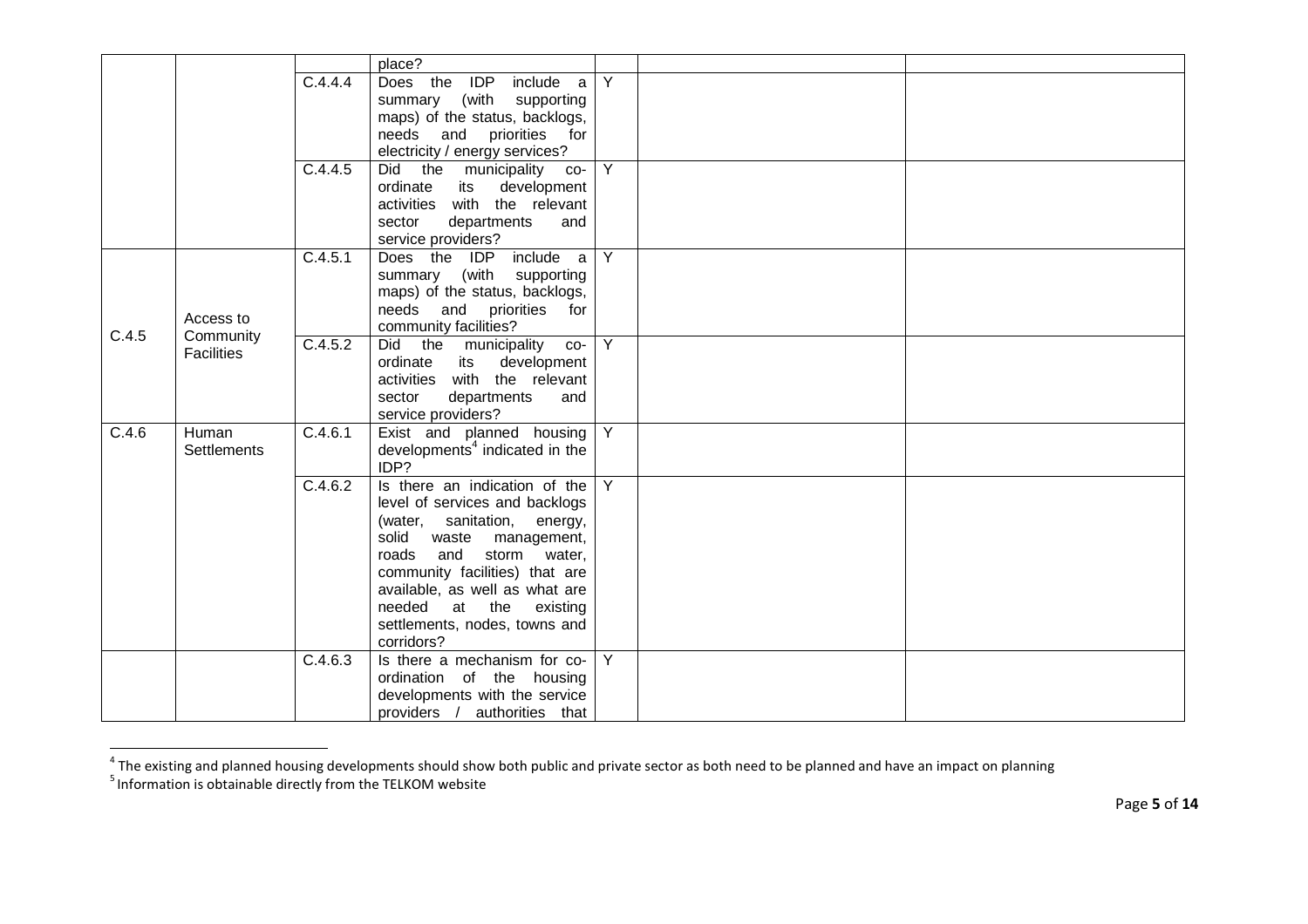|                  |                                                                                                                                                |         | supply the services?                                                             |   |            |                                                                                                                                                          |
|------------------|------------------------------------------------------------------------------------------------------------------------------------------------|---------|----------------------------------------------------------------------------------|---|------------|----------------------------------------------------------------------------------------------------------------------------------------------------------|
|                  |                                                                                                                                                | C.4.6.4 | Have the service providers /                                                     |   |            |                                                                                                                                                          |
|                  |                                                                                                                                                |         | authorities committed<br>the                                                     |   |            |                                                                                                                                                          |
|                  |                                                                                                                                                |         | funding for the services for the                                                 |   |            |                                                                                                                                                          |
|                  |                                                                                                                                                |         | housing developments?                                                            |   |            |                                                                                                                                                          |
|                  |                                                                                                                                                | C.4.7.1 | Does the IDP include a                                                           | Y |            |                                                                                                                                                          |
|                  |                                                                                                                                                |         | summary (with supporting                                                         |   |            |                                                                                                                                                          |
|                  | Telecommunic                                                                                                                                   |         | maps) of the status, backlogs,                                                   |   |            |                                                                                                                                                          |
| C.4.7            | ations <sup>6</sup>                                                                                                                            |         | needs, priorities and                                                            |   |            |                                                                                                                                                          |
|                  |                                                                                                                                                |         | challenges for                                                                   |   |            |                                                                                                                                                          |
|                  |                                                                                                                                                |         | telecommunications, including                                                    |   |            |                                                                                                                                                          |
|                  |                                                                                                                                                |         | broadband?                                                                       |   |            |                                                                                                                                                          |
|                  |                                                                                                                                                |         |                                                                                  |   |            |                                                                                                                                                          |
|                  |                                                                                                                                                |         |                                                                                  |   |            |                                                                                                                                                          |
| C.4.8            |                                                                                                                                                |         | What action plan has been put in place to address the AG                         |   |            |                                                                                                                                                          |
|                  |                                                                                                                                                |         | concerns? (Audit response must be attached)                                      |   |            |                                                                                                                                                          |
|                  |                                                                                                                                                |         |                                                                                  |   |            |                                                                                                                                                          |
| C.4.9            |                                                                                                                                                |         | Does this section conclude with a Service Delivery &                             | Y |            |                                                                                                                                                          |
|                  | Infrastructure SWOT Analysis?                                                                                                                  |         |                                                                                  |   |            |                                                                                                                                                          |
| $\overline{C.5}$ |                                                                                                                                                |         | KPA: Local Economic Development (LED) and Social Development Analysis            |   |            |                                                                                                                                                          |
|                  |                                                                                                                                                |         |                                                                                  |   |            |                                                                                                                                                          |
| 5.1              |                                                                                                                                                |         |                                                                                  |   |            | Note: The Local Economic and Social Development Analysis DGDP catalytic projects need to be reflected in IDP in chart format, tables                     |
| <b>LED</b>       |                                                                                                                                                |         | etc. See the accompanying template that aims to reflect the alignment linkages.  |   |            |                                                                                                                                                          |
|                  |                                                                                                                                                |         |                                                                                  |   |            |                                                                                                                                                          |
|                  |                                                                                                                                                |         |                                                                                  |   |            | LED is defined as an on-going process by which stakeholders and institutions from all spheres of society, the public and private sector as well as the   |
|                  |                                                                                                                                                |         |                                                                                  |   |            | civil society, work jointly to create a UNIQUE advantage for the locality and its firms, tackle market failures, remove bureaucratic obstacles for local |
|                  |                                                                                                                                                |         | businesses and strengthen the competitiveness of local firms (Trah, et al 2007). |   |            |                                                                                                                                                          |
|                  |                                                                                                                                                |         |                                                                                  |   |            |                                                                                                                                                          |
|                  |                                                                                                                                                |         |                                                                                  |   |            | "Good practice indicates that local economic development should always be guided by a strategy. Ideally, an LED strategy will form a component of        |
|                  | a broader strategic development plan that includes social and environmental components. The LED strategy provides a focus on strengthening the |         |                                                                                  |   |            |                                                                                                                                                          |
|                  |                                                                                                                                                |         |                                                                                  |   |            | local economy and building local capacity. The timeframe for an LED strategy is typically three to eight years and includes annual implementation        |
|                  | plans". (www.undp.org)                                                                                                                         |         |                                                                                  |   |            |                                                                                                                                                          |
|                  |                                                                                                                                                |         | When was this LED Strategy or Plan developed and                                 |   |            |                                                                                                                                                          |
|                  | adopted                                                                                                                                        |         |                                                                                  |   |            |                                                                                                                                                          |
|                  |                                                                                                                                                |         | Was LED Strategy/ Plan Prepared in-house or outsourced                           |   | Outsourced |                                                                                                                                                          |
| C.5.1.1          |                                                                                                                                                |         | Does the Strategy display the evidence for stakeholder's                         | Y |            |                                                                                                                                                          |
|                  | participation                                                                                                                                  |         |                                                                                  |   |            |                                                                                                                                                          |
|                  |                                                                                                                                                |         | Does the KPA respond comprehensively to the PGDP and                             |   |            |                                                                                                                                                          |
|                  | <b>DGDP</b> priorities?                                                                                                                        |         |                                                                                  |   |            |                                                                                                                                                          |
|                  |                                                                                                                                                |         | Are the goals, objectives, strategies and projects of the                        |   |            |                                                                                                                                                          |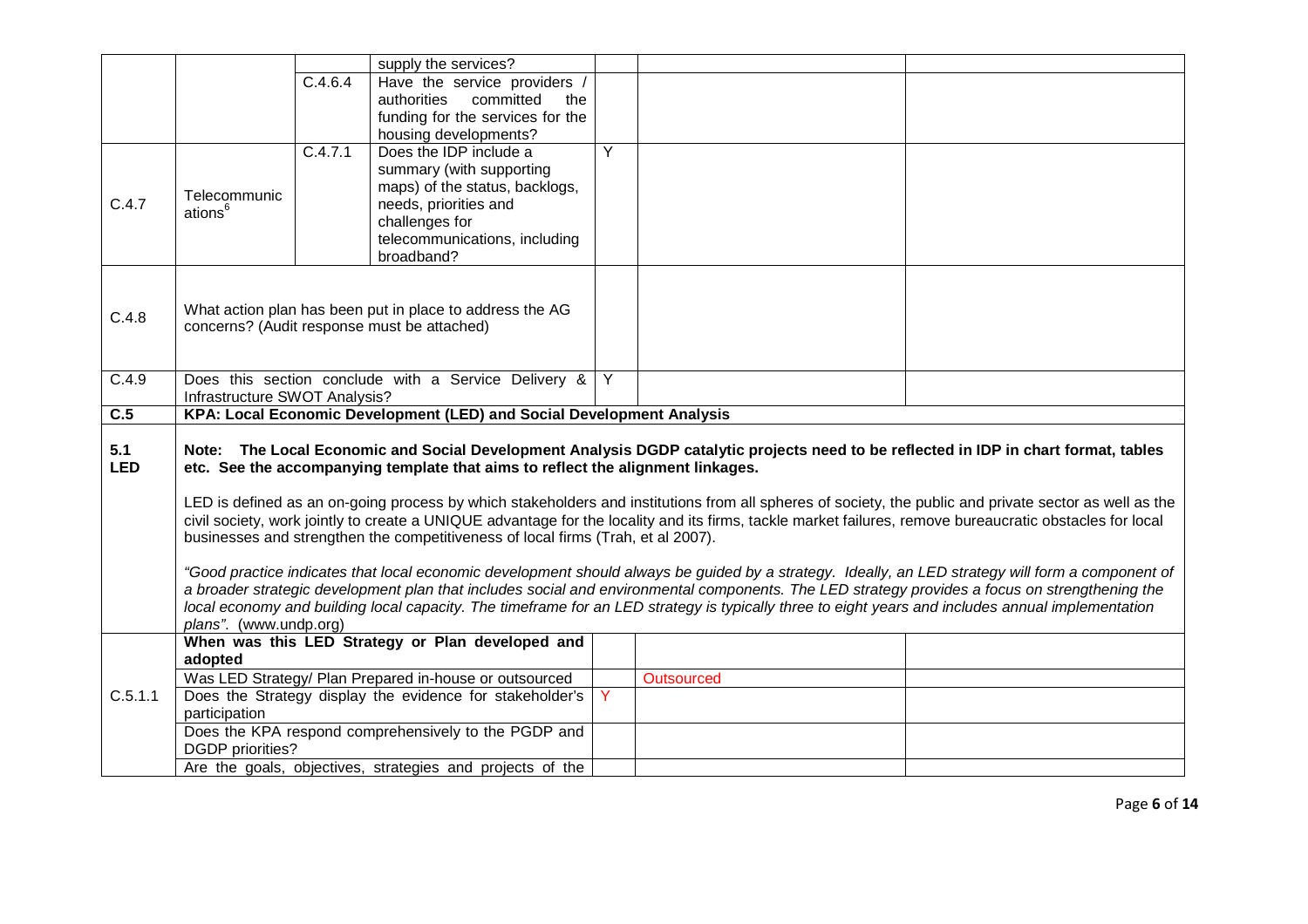|         | Strategy responsive to the issues identified in the analysis? |              |  |
|---------|---------------------------------------------------------------|--------------|--|
|         | Is the Municipal LED capacity sufficient to deliver on the    |              |  |
|         | DGDP objectives and intervention areas                        |              |  |
|         | Are the economic drivers in the Region or locality clearly    | Ÿ.           |  |
|         | indicated with their current performances? (i.e. sugar        |              |  |
|         | cane/industry drives the local economy but there has been     |              |  |
|         | a decline recently which had adverse effects on local labour  |              |  |
|         | force)                                                        |              |  |
| C.5.1.2 | Are the proposed LED interventions feasible?                  |              |  |
| C.5.1.3 | Are the Interventions and Programmes/ Projects                |              |  |
|         | Georeferenced, Are the beneficiaries well identified?         |              |  |
|         | Is SWOT analysis used as the Analysis tool to assess the      |              |  |
|         | local economy? (if not, indicate another analytical tool      |              |  |
|         | used)                                                         |              |  |
|         | Are the key natural assets/resources identified and           | Y            |  |
|         | analyzed?                                                     |              |  |
|         | Is there a social cohesion/stability in this locality?        |              |  |
| C.5.1.4 | Are the opportunities clearly specified that respond to key   |              |  |
|         | economic drivers identified?                                  |              |  |
|         | Is it clear how the locality addresses threats or constraints |              |  |
|         | facing the local firms/industries and businesses?             |              |  |
|         | Are key economic partners identified? Strong/weak network     |              |  |
|         | identified and analyzed?                                      |              |  |
|         | Is there a stakeholder analysis depicting potential networks, |              |  |
|         | partnerships, resources that could be developed?              |              |  |
|         | Are the strategic programmes responsive to the unique         | Y            |  |
|         | conditions of the locality?                                   |              |  |
|         | Is there a specific programme seeking to transform local      | Y            |  |
|         | tourism players?                                              |              |  |
|         | Is there a specific programme targeting emerging farmers?     | Y            |  |
| C.5.1.5 | (unleashing agric potential/productive use of land?           |              |  |
|         | Is there a specific programme targeting to improve            | Y            |  |
|         | competitiveness of SMMEs/Cooperatives in the key sector       |              |  |
|         | in the locality?                                              |              |  |
|         | Is there a specific programme targeting informal economy?     |              |  |
|         | Is there a specific economic programme targeting              | Y            |  |
|         | Vulnerable groups (women, youth and the disabled)?            |              |  |
|         | Are the sectors that will generate jobs specified?            |              |  |
| C.5.1.6 | Are there any catalytic projects identified?                  | $\mathbf{V}$ |  |
|         | Are the number of permanent and temporary jobs per            |              |  |
|         | sector indicated?                                             |              |  |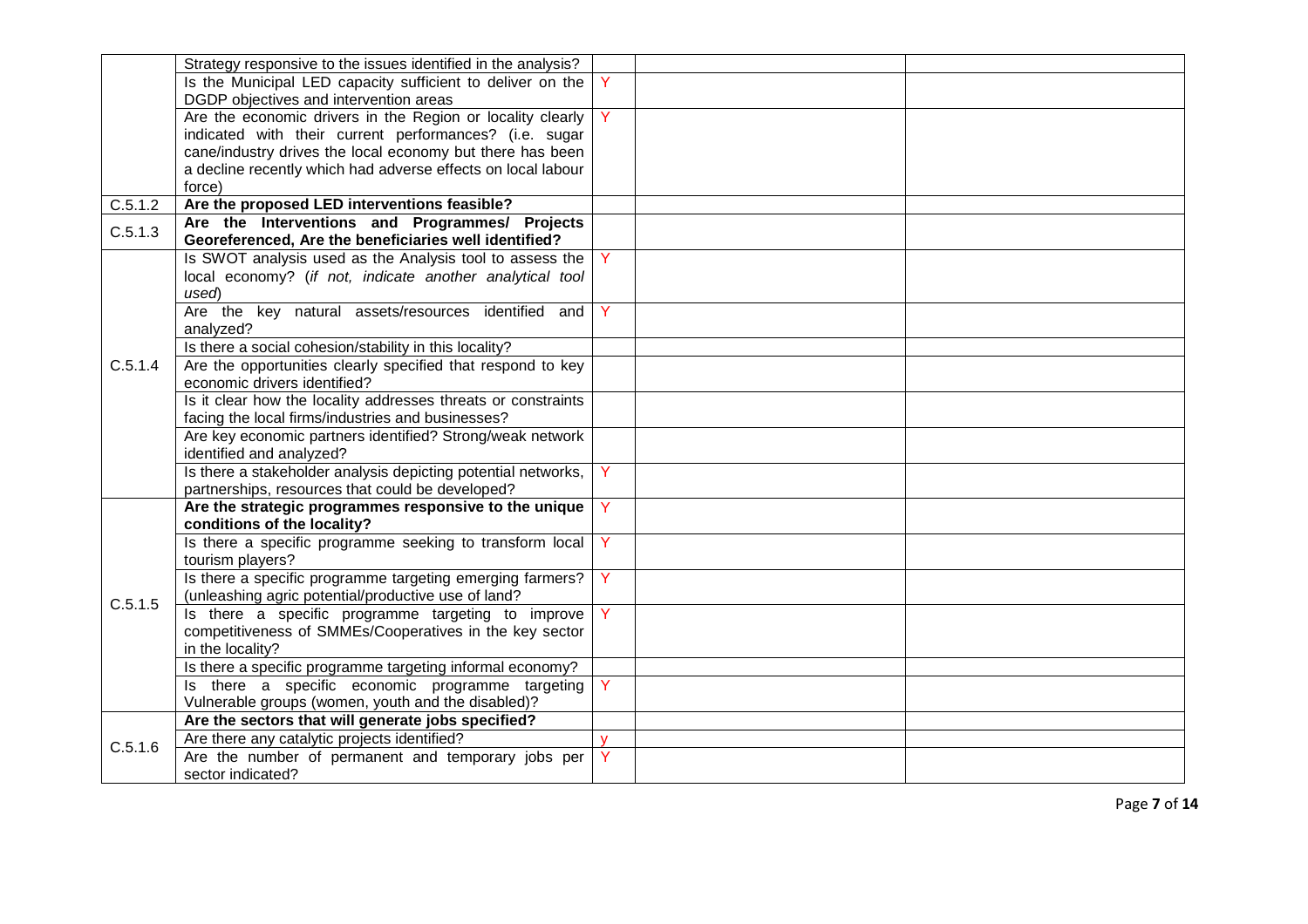|          | Are there any temporary jobs indicated?                      |                                                                                                                                |                |                           |  |
|----------|--------------------------------------------------------------|--------------------------------------------------------------------------------------------------------------------------------|----------------|---------------------------|--|
|          |                                                              | Is there a plan/mechanism in place to ensure that these                                                                        |                |                           |  |
|          | jobs (decent) are sustainable?                               |                                                                                                                                |                |                           |  |
| C.5.1.7  |                                                              | Has the municipality reflected green job creation                                                                              |                |                           |  |
|          | initiatives?                                                 |                                                                                                                                |                |                           |  |
|          |                                                              | Role of the municipality: Policy/regulatory enviroment                                                                         |                |                           |  |
|          |                                                              | Is there an adopted Informal Economy Policy?                                                                                   | N              |                           |  |
|          |                                                              | Is there an investment/retention policy? (incentive)                                                                           | $\overline{N}$ |                           |  |
|          |                                                              | Is there a public database for municipal land?                                                                                 |                |                           |  |
|          |                                                              | Is there a database for all active/registered SMMEs and                                                                        | Y              |                           |  |
| C.5.1.8  | Cooperatives?                                                |                                                                                                                                |                |                           |  |
|          |                                                              | Is there policy regulating (permits, zoning) for street                                                                        | <b>N</b>       |                           |  |
|          | vendors?                                                     |                                                                                                                                |                |                           |  |
|          |                                                              | Is there a plan in place to mobilise private sector                                                                            | Y              |                           |  |
|          | resources?                                                   |                                                                                                                                |                |                           |  |
|          |                                                              | Is there a budget for Research and Development?                                                                                |                |                           |  |
|          | <b>Capacity of the municipality</b>                          |                                                                                                                                | Y              |                           |  |
|          | Is there an LED unit?                                        |                                                                                                                                |                |                           |  |
|          | Are there any capacity constraints or challenges identified? |                                                                                                                                |                | <b>LACK OF FUNDING TO</b> |  |
|          |                                                              |                                                                                                                                | Y.             | <b>IMPLEMENT PROJECTS</b> |  |
|          | Are there appropriate institutional arrangements in place?   |                                                                                                                                |                |                           |  |
|          |                                                              | (MOUs, co-funding agreements, partnership with research                                                                        |                |                           |  |
| C.5.1.9  | institutions)                                                |                                                                                                                                |                |                           |  |
|          | Are there any capacity needs identified?                     |                                                                                                                                |                |                           |  |
|          | Is the LED plan budgeted for                                 |                                                                                                                                | Ÿ              |                           |  |
|          |                                                              | Is the M&E plan in place to track progress and                                                                                 |                |                           |  |
|          | effectiveness?                                               |                                                                                                                                |                |                           |  |
|          |                                                              | What action plan has been put in place to address the AG                                                                       |                |                           |  |
|          |                                                              | concerns? (Audit response must be attached)                                                                                    |                |                           |  |
|          |                                                              | In the past financial year has your municipality been $\overline{N}$<br>able to leverage private sector funding / resources to |                |                           |  |
| C.5.1.10 |                                                              | implement LED projects or catalytic projects? (Donor                                                                           |                |                           |  |
|          | funding included)                                            |                                                                                                                                |                |                           |  |
|          | C.5.2.1                                                      | Are the 3 priorities per ward                                                                                                  |                |                           |  |
|          |                                                              | reflected in the Situational                                                                                                   |                |                           |  |
|          |                                                              | Analysis?                                                                                                                      |                |                           |  |
|          | C.5.2.2<br><b>Social</b>                                     | Is there an analysis of the                                                                                                    | $\overline{Y}$ |                           |  |
| C.5.2    | <b>Development</b>                                           | Health and Education sectors in                                                                                                |                |                           |  |
|          |                                                              | the Situational Analysis?                                                                                                      |                |                           |  |
|          | C.5.2.3                                                      | Are safety & security, as well as $\vert$ Y                                                                                    |                |                           |  |
|          |                                                              | nation building &<br>Social                                                                                                    |                |                           |  |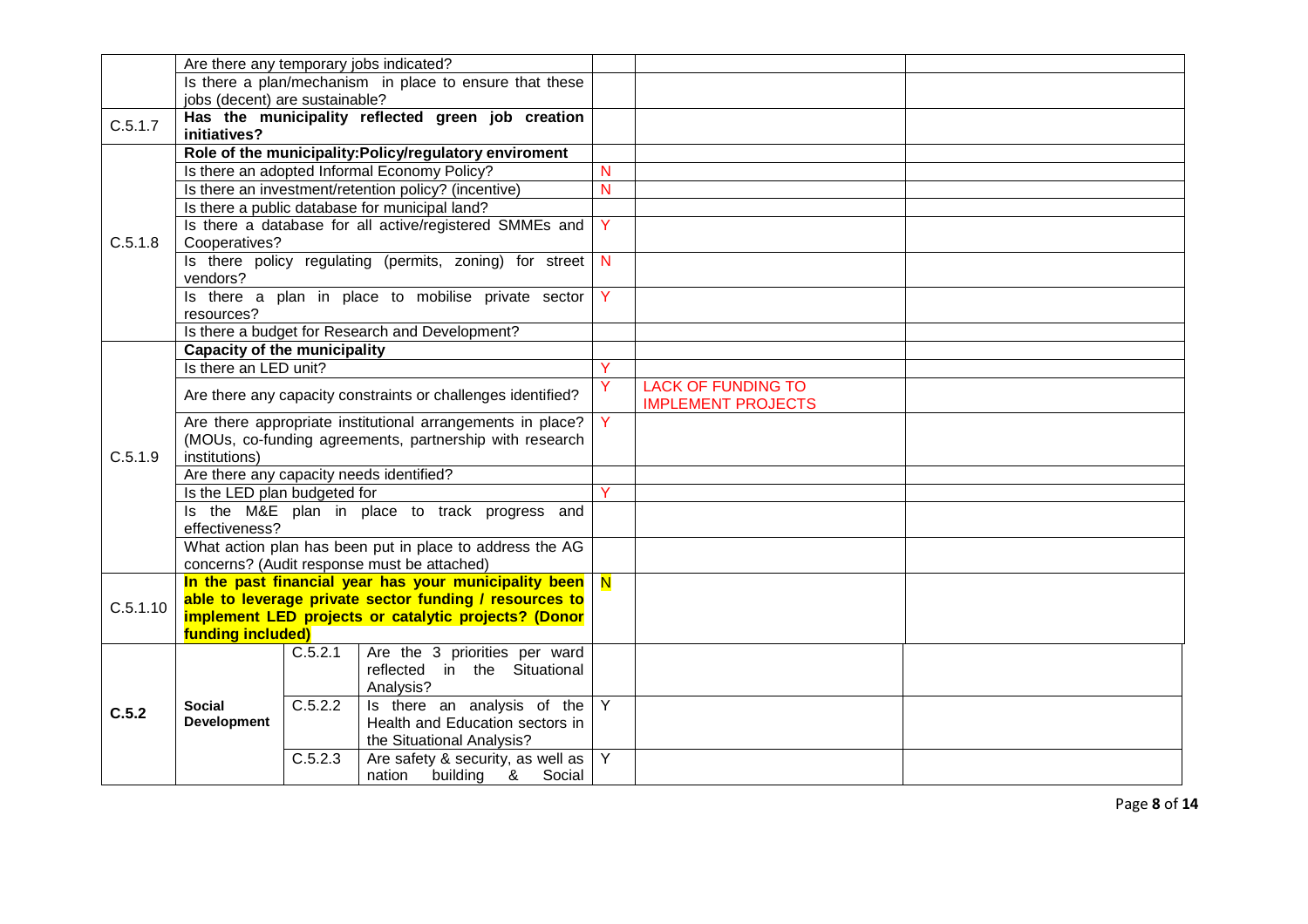|                  |                                   |         | Cohesion, analysed in the<br><b>Situational Analysis?</b>                                                                                                             |              |                                                                                                                                                                                                                                  |                                                                                                                                                                                                                                                                                             |
|------------------|-----------------------------------|---------|-----------------------------------------------------------------------------------------------------------------------------------------------------------------------|--------------|----------------------------------------------------------------------------------------------------------------------------------------------------------------------------------------------------------------------------------|---------------------------------------------------------------------------------------------------------------------------------------------------------------------------------------------------------------------------------------------------------------------------------------------|
|                  |                                   | C.5.2.4 | Is there a Municipal Safety Plan<br>in place?                                                                                                                         | $\mathsf{N}$ |                                                                                                                                                                                                                                  |                                                                                                                                                                                                                                                                                             |
|                  |                                   | C.5.2.5 | Does the Situational Analysis<br>reflect an analysis of community<br>development, with a particular<br>focus on vulnerable groups?                                    | Y            |                                                                                                                                                                                                                                  |                                                                                                                                                                                                                                                                                             |
|                  |                                   | C.5.2.6 | Is there Social Development<br><b>SWOT Analysis?</b>                                                                                                                  | Y            |                                                                                                                                                                                                                                  |                                                                                                                                                                                                                                                                                             |
| $\overline{C.6}$ |                                   |         | <b>KPA: Financial Viability &amp; Management</b>                                                                                                                      |              |                                                                                                                                                                                                                                  |                                                                                                                                                                                                                                                                                             |
| C.6.1            |                                   |         | Is the capability of the municipality to execute capital<br>projects indicated? i.e. what percentage of the capital<br>budget has been spent in the last three years? | Y            |                                                                                                                                                                                                                                  |                                                                                                                                                                                                                                                                                             |
| C.6.2            | Indigent Policy?                  |         | Does the municipality have an adopted and implemented                                                                                                                 | Y            |                                                                                                                                                                                                                                  |                                                                                                                                                                                                                                                                                             |
|                  |                                   |         | Is there an annual review of the Indigent Register?                                                                                                                   | Y            | Currently the municipality uses the<br>indigent registers of the Local<br><b>Municipalities</b>                                                                                                                                  |                                                                                                                                                                                                                                                                                             |
|                  | Indigents?                        |         | Does the Financial Plan and Budget make provision for the<br>cost of providing Free Basic Services to registered                                                      |              |                                                                                                                                                                                                                                  |                                                                                                                                                                                                                                                                                             |
|                  |                                   |         | Is the cost of free basic services (indigents) to the<br>municipality in the last three years indicated?                                                              |              |                                                                                                                                                                                                                                  |                                                                                                                                                                                                                                                                                             |
|                  |                                   |         | Are the indigent levels growing year on year?                                                                                                                         |              |                                                                                                                                                                                                                                  |                                                                                                                                                                                                                                                                                             |
| C.6.3            | indicated?                        |         | Are revenue enhancement and protection strategies <sup>5</sup>                                                                                                        | $\mathsf{N}$ |                                                                                                                                                                                                                                  |                                                                                                                                                                                                                                                                                             |
|                  | have benefitted the municipality? |         | Indicate how the enhancement and protection strategies                                                                                                                | Y            |                                                                                                                                                                                                                                  |                                                                                                                                                                                                                                                                                             |
| C.6.4            | group and age analysis.           |         | What has been the municipal's consumer debt position for<br>the last three years? This should be shown by customer                                                    | Y            |                                                                                                                                                                                                                                  |                                                                                                                                                                                                                                                                                             |
|                  | this?                             |         | If debtors are increasing, what is the contributing factor for                                                                                                        |              | The nature and extent of poverty in the<br>district is negatively affecting the ability of<br>the majority of our residents to pay for the<br>services rendered. As a result, the value of<br>outstanding debtors is increasing. | To reduce this outstanding balance, council<br>has resorted to the strict implementation of<br>the credit control and debt collection policy<br>by installing controlled flow meters for the<br>indigent consumers and the restriction of<br>water supply for the non-indigent<br>consumers |

 $5$  Note that the reduction in unaccounted water and power are examples of a revenue enhancement and protection strategy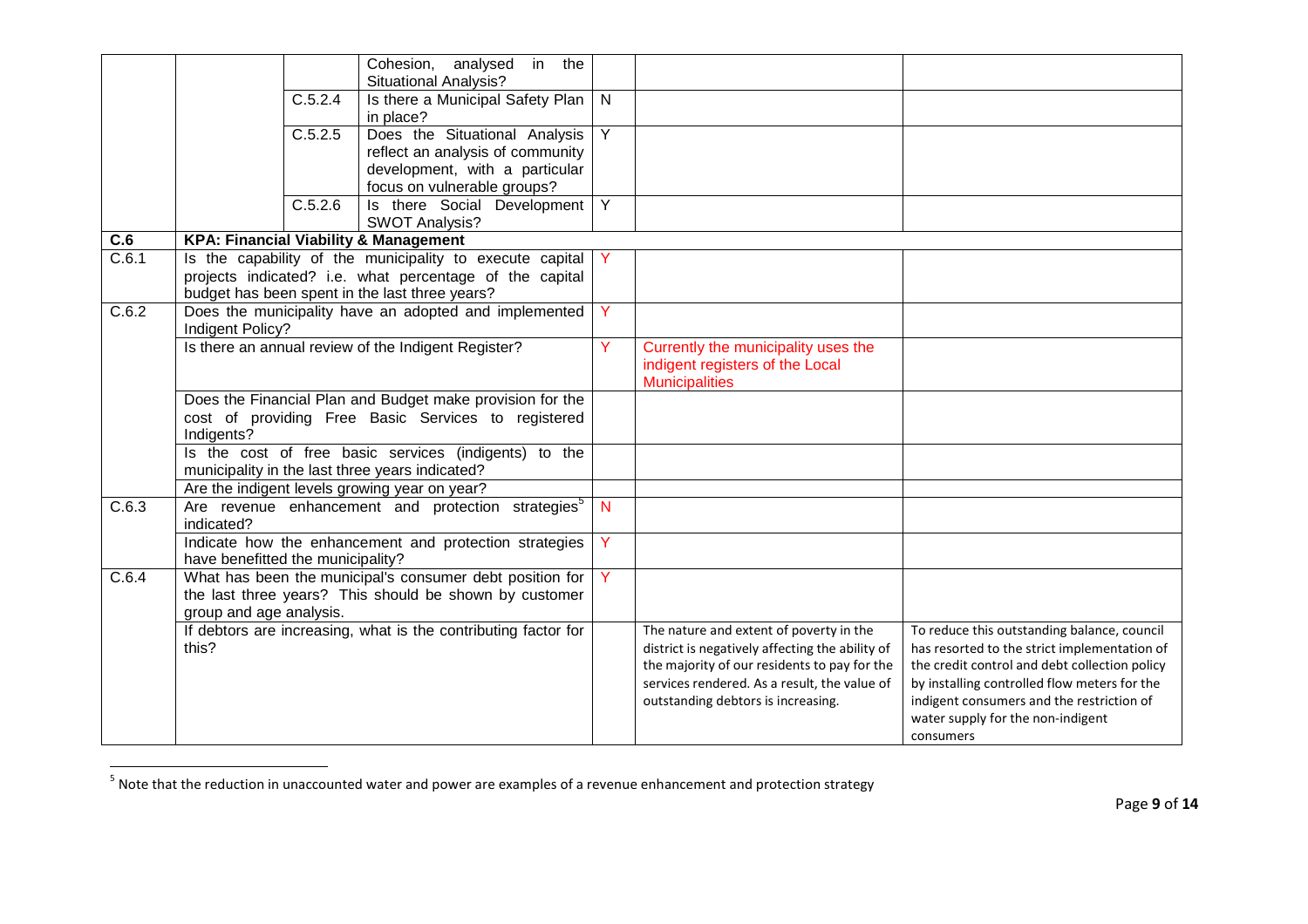|        | What strategies are in place to reduce consumer debt?                                                                                                                                                                                                              |              | credit control and debt collection policy by<br>installing controlled flow meters for the<br>indigent consumers and the restriction of<br>water supply for the non-indigent |
|--------|--------------------------------------------------------------------------------------------------------------------------------------------------------------------------------------------------------------------------------------------------------------------|--------------|-----------------------------------------------------------------------------------------------------------------------------------------------------------------------------|
| C.6.5  | Is there an indication of the percentage of the municipal<br>revenue that is funded through grants and subsidies?<br>(Grant dependency)                                                                                                                            |              |                                                                                                                                                                             |
|        | Has the grant dependency percentage been indicated?                                                                                                                                                                                                                |              |                                                                                                                                                                             |
| C.6.6  | Is there evidence of a coherent plan to preserve the useful<br>life of municipal infrastructure assets, including the<br>acquisition of new service delivery assets?                                                                                               |              |                                                                                                                                                                             |
|        | What percentage of repairs and maintenance has been<br>budgeted for against the total non-current assets (PPE &<br>Investment Property where the norm is 8%)?                                                                                                      |              |                                                                                                                                                                             |
| C.6.7  | Is there an indication of the status of current borrowings<br>and planned borrowings (bear in mind that the budgets and<br>IDP are multi-year). What is the purpose of borrowings?                                                                                 |              |                                                                                                                                                                             |
|        | What is the ratio for borrowing for two consecutive financial<br>years? If the ratio is below the acceptable norm of 1:5 to<br>2:5, is corrective measures provided to improve the<br>financial position of the municipality and prevent financial<br>instability? |              | $\Omega$                                                                                                                                                                    |
| C.6.8  | Is there an indication of the percentage of Employee<br>Related Costs (including councillor allowances) to total<br>expenditure and is this compared to acceptable<br>benchmarks?                                                                                  |              |                                                                                                                                                                             |
|        | Does ERC exceed the benchmark of between 25 to 40%                                                                                                                                                                                                                 |              |                                                                                                                                                                             |
|        | Is the impact on the filling of the critical vacant posts<br>indicated?                                                                                                                                                                                            | N.           |                                                                                                                                                                             |
|        | How much was spent on contracted services, namely<br>professional services, accounting services, etc. against<br>total operating expenditure? Is this indicated in the IDP?                                                                                        |              |                                                                                                                                                                             |
|        | Is the level of skills transfers from service providers to staff<br>comprehensively described?                                                                                                                                                                     |              |                                                                                                                                                                             |
| C.6.9  | What has been the Auditor-General's opinion in the most<br>recent annual financial statements and what has been his<br>opinion in the last three years?                                                                                                            |              | 2013/14 - Clean Audit<br>$2012/13 - Unqualified$<br>2011/12 - Unqualified                                                                                                   |
|        | What action plan has been put in place to address the AG<br>concerns? (Audit response must be attached)                                                                                                                                                            |              |                                                                                                                                                                             |
| C.6.10 | Is there a Municipal Financial Viability & Management<br><b>SWOT Analysis?</b>                                                                                                                                                                                     | $\mathsf{N}$ |                                                                                                                                                                             |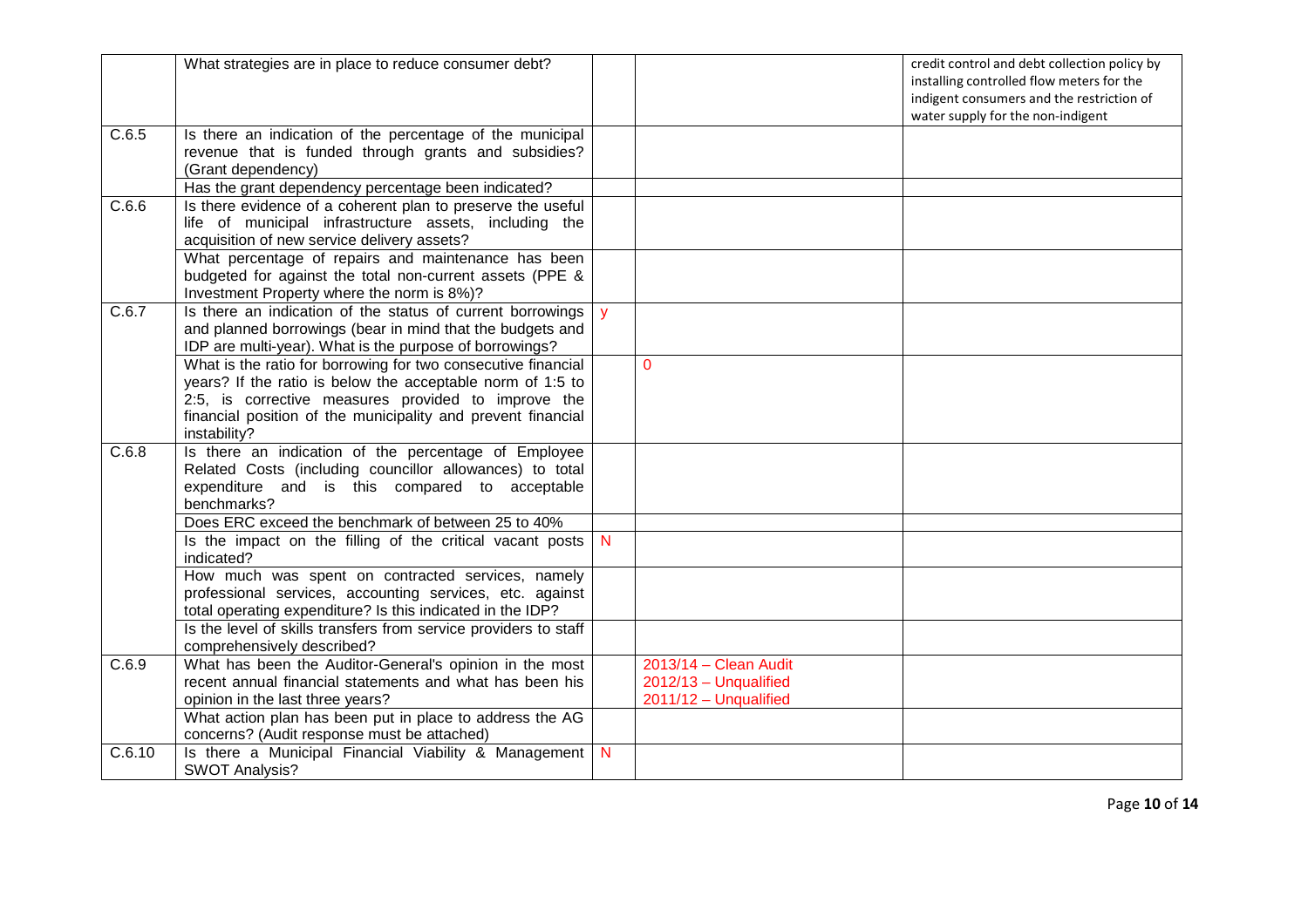| C.6.11 | Does the KPA respond comprehensively to government                                                 |                |  |
|--------|----------------------------------------------------------------------------------------------------|----------------|--|
|        | policies and priorities (e.g. NDP, PGDS goals, etc.)                                               |                |  |
|        | Are the goals, objectives, strategies and<br>projects                                              |                |  |
|        | responsive to the issues identified in the analysis?                                               |                |  |
|        | Are the proposed interventions feasible?                                                           |                |  |
| C.7    | <b>KPA: Good Governance</b>                                                                        |                |  |
| C.7.1  | Is there an indication of the status and progress with the                                         | Y              |  |
|        | roll-out of national and provincial programmes (incl.                                              |                |  |
|        | Operation Sukuma Sakhe, Batho Pele, EPWP, etc.) within                                             |                |  |
|        | the Situational Analysis?                                                                          |                |  |
| C.7.2  | Is the status (functionality) of IGR and its structures                                            | Y              |  |
|        | analysed in the Situational Analysis?                                                              |                |  |
| C.7.3  | Is there an indication of the status of the functionality of                                       | N/A            |  |
|        | ward committees?                                                                                   |                |  |
| C.7.4  | Is the participation of Amakhosi in Council meetings in line                                       | Y              |  |
|        | with Section 81 of Municipal Structures Act?                                                       |                |  |
| C.7.5  | Is there an indication of the status of the structures that                                        | Y              |  |
|        | have been established and their functionality as presented                                         |                |  |
|        | in the IDP Process Plan?                                                                           |                |  |
| C.7.6  | Is there a council adopted Communication plan or strategy                                          | N.             |  |
|        | in place for public participation?                                                                 |                |  |
| C.7.7  | Is the Internal Audit Committee in place and functional?                                           | Y              |  |
| C.7.8  | Is the Audit/Performance Committee in place that is                                                | Y              |  |
|        | separate from the Internal Audit Committee?                                                        |                |  |
| C.7.9  | Is a comprehensive list of Council adopted Municipal                                               | Y              |  |
|        | Policies provided (e.g. finance, HR)?<br>Are the municipal Bid Committees in place and functional, | Y              |  |
| C.7.10 | and is membership indicated, and are members indicated?                                            |                |  |
| C.7.11 | Is the Municipal Public Accounts Committee (MPAC)                                                  | Y              |  |
|        | established and functional?                                                                        |                |  |
| C.7.12 | Are all portfolio committees properly constituted (including                                       | Y              |  |
|        | proportionally) representative and functional?                                                     |                |  |
| C.7.13 | I the Risk management Committee established, functional                                            | Y              |  |
|        | and members indicated?                                                                             |                |  |
| C.7.14 | Has the Council adopted and promulgated all bylaws in                                              | $\overline{Y}$ |  |
|        | terms of Schedule 4B and 5B of the Constitution?                                                   |                |  |
| C.7.15 | What action plan has been put in place to address the AG                                           |                |  |
|        | concerns? (Audit response must be attached)                                                        |                |  |
| C.7.16 | Is there a Good Governance & Public Participation SWOT                                             | Y              |  |
|        | Analysis?                                                                                          |                |  |
| C.8    | <b>Combined SWOT Analysis</b>                                                                      |                |  |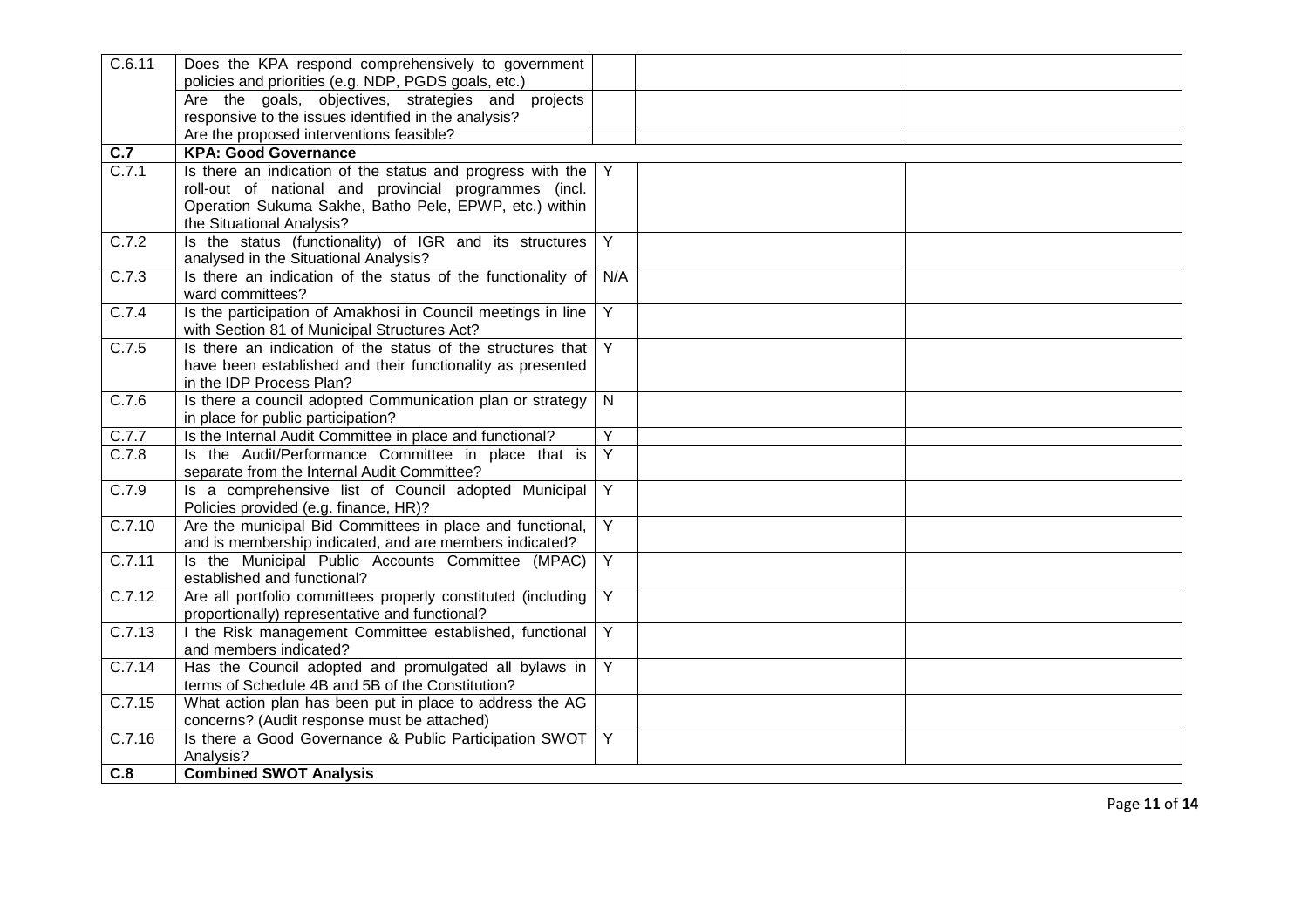| C.8.1 | Does the Situational Analysis reflect a combined SWOT   Y<br>Analyses or related type of strategic analysis?                                                     |                |  |
|-------|------------------------------------------------------------------------------------------------------------------------------------------------------------------|----------------|--|
| C.9   | <b>Key Challenges</b>                                                                                                                                            |                |  |
| C.9.1 | Does the Situational Analysis<br>conclude with the<br>identification of Key Challenges <sup>6</sup> ?                                                            | Y              |  |
| C.9.2 | Is there a clear explanation of each Key Challenge?                                                                                                              | Y              |  |
| C.9.3 | Have the Key Challenges been derived from the status quo<br>and the combined SWOT Analysis?                                                                      | Y              |  |
| D.    | <b>Municipal Vision, Goals and Objectives</b>                                                                                                                    |                |  |
| D.1   | Is a long term vision for Municipal growth and development<br>set out in the IDP? Is it informed by the SWOT Analysis,<br>the Key Challenges? Is it descriptive? | Y              |  |
| D.2   | Are Goals, Objectives and Strategies set out in the IDP?                                                                                                         | Y              |  |
| D.3   | Does the municipality clearly articulate the difference<br>between Goals, Objectives and Strategies?                                                             | Y              |  |
| D.4   | Do the Goals and Objectives address the Key Challenges?                                                                                                          | Y              |  |
| D.5   | Are the Goals and Objectives aligned with KZN PGDS?                                                                                                              | Y              |  |
| D.6   | Are the Goals and Objectives unpacked as per the 6 KZN<br>KPAs (as contained in the revised IDP Format Guidelines<br>(COGTA. Feb 2013)?                          |                |  |
| E.1   | <b>Strategic Mapping</b>                                                                                                                                         |                |  |
|       | Note: Consideration should be given to the MSA and SPLUMA SDF requirements during the drafting of the SDF                                                        |                |  |
| E.1.1 | Does the IDP contain mapping that reflects environmental<br>sensitive areas, agricultural potential areas and disaster risk<br>profile maps?                     |                |  |
| E.1.2 | Does the IDP contain mapping that reflects the<br>Municipality's desired spatial outcomes?                                                                       | Y              |  |
| E.1.3 | If yes to E.1.2, are the mapping aligned with the Key<br>Challenges, the long term Vision and the Goals and<br>Objectives?                                       | $\overline{Y}$ |  |
| E.1.4 | Does the mapping reflect the desired spatial form and land<br>use?                                                                                               | Y              |  |
| E.1.5 | Does the mapping reflect the spatial reconstruction of the<br>Municipality?                                                                                      |                |  |
| E.1.6 | Does the mapping provide strategic guidance in respect of $\vert y \vert$<br>the location and nature of both public and private                                  |                |  |

 $^6$ Those strengths that we could built on; those weaknesses we need to address, the opportunities we should unlock and the threats that we need to take<br>cognizance of in our planning and development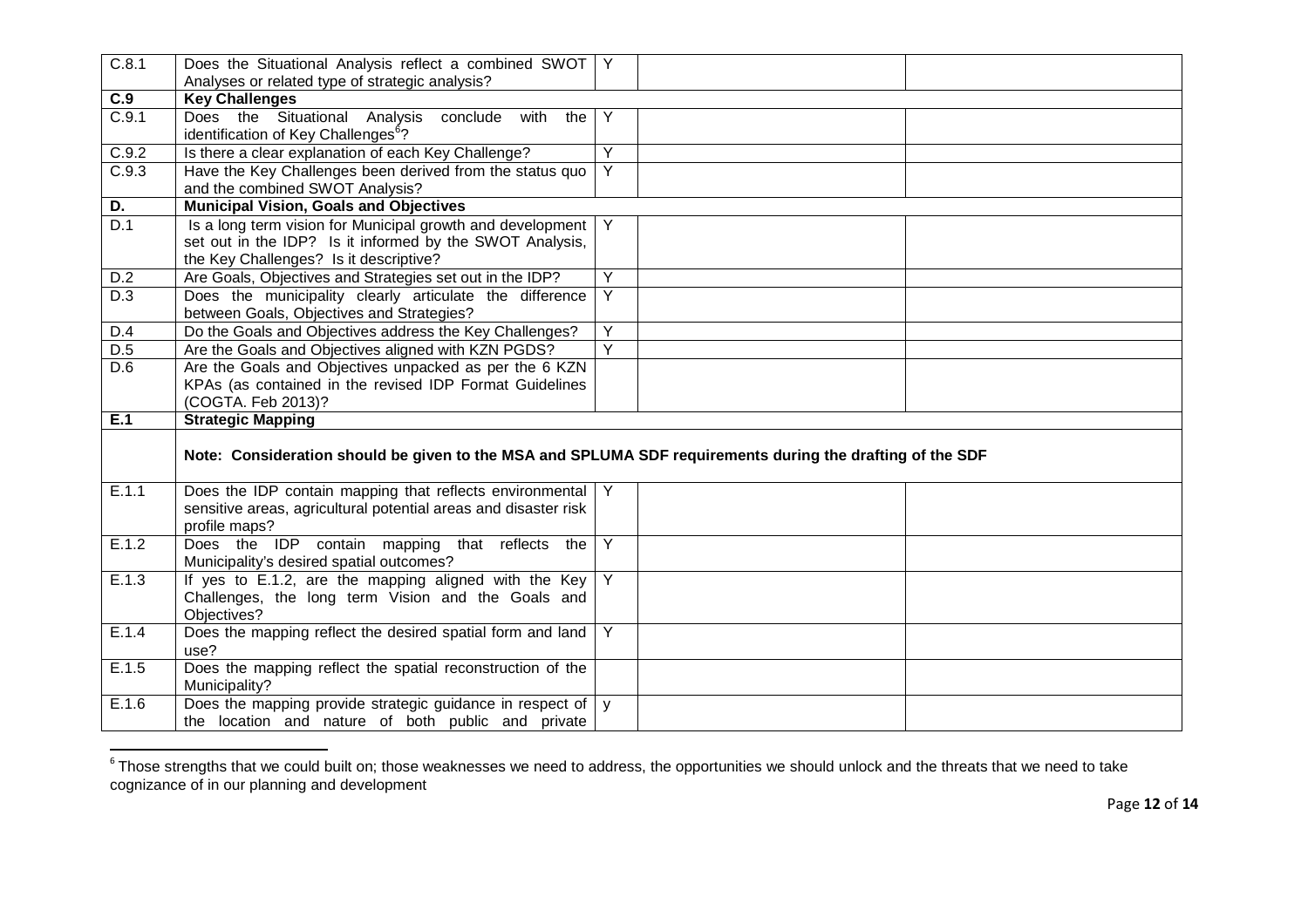|                  | development within the municipality?                        |              |  |
|------------------|-------------------------------------------------------------|--------------|--|
| E.1.7            | Does the mapping reflect spatial alignment<br>with          | y            |  |
|                  | neighbouring municipalities?                                |              |  |
| E.1.8            | Does the mapping indicate where public and private land     | $\mathsf{y}$ |  |
|                  | development and infrastructure investment should take       |              |  |
|                  | place?                                                      |              |  |
| E.1.9            | Does the mapping reflect areas where strategic intervention | y            |  |
|                  | is required?                                                |              |  |
| E.1.10           | Does the mapping indicate areas where priority spending is  |              |  |
|                  | required?                                                   |              |  |
| E.2              | <b>Implementation Plan</b>                                  |              |  |
| E.2.1            | Is the Implementation Plan in the format as set out in the  | $\mathsf{V}$ |  |
|                  | revised IDP Format Guidelines (COGTA. Feb 2013)? i.e. in    |              |  |
|                  | tabular form containing the following:                      |              |  |
|                  | • Key Challenge                                             |              |  |
|                  | • Objective                                                 |              |  |
|                  | • Intervention                                              |              |  |
|                  | • Performance Indicator                                     |              |  |
|                  | • Baseline                                                  |              |  |
|                  | • 5 Year Targets                                            |              |  |
|                  | • Target if outside 5 year period                           |              |  |
|                  | • Confirmed Budget                                          |              |  |
|                  | • Funding Source                                            |              |  |
|                  | • Responsibility                                            |              |  |
| $\overline{F}$ . | <b>Financial Plan</b>                                       |              |  |
| F.1              | Does the municipality have a Financial Plan in place?       | Y            |  |
| F.2              | Does the Financial Plan provide an overview of the 3-year   | Y            |  |
|                  | Municipal Budget, as well as an Analysis and Explanation    |              |  |
|                  | thereof?                                                    |              |  |
| F.3              | How much has been allocated for Operations and              |              |  |
|                  | Maintenance Costs of municipal fixed assets?                |              |  |
| F.4              | Does the Financial Plan reflect sound financial strategies? | Y            |  |
|                  | (Revenue enhancement strategies and Expenditure             |              |  |
|                  | management plan)                                            |              |  |
| F.5              | Does the Financial Plan contain projects with committed     |              |  |
|                  | funding, which are not on the Municipal Budget, from other  |              |  |
|                  | service providers? (MTEF allocation s inclusive of Sector   |              |  |
|                  | Departments allocations/projects                            |              |  |
| G.               | <b>Annual Operational Plan (SDBIP)</b>                      |              |  |
| $\overline{G.1}$ | Does the IDP reflect the draft SDBIP or a summary thereof?  | Y            |  |
| G.2              | Is the draft SDBIP fully aligned with the Goals and         | Y            |  |

Page **13** of **14**